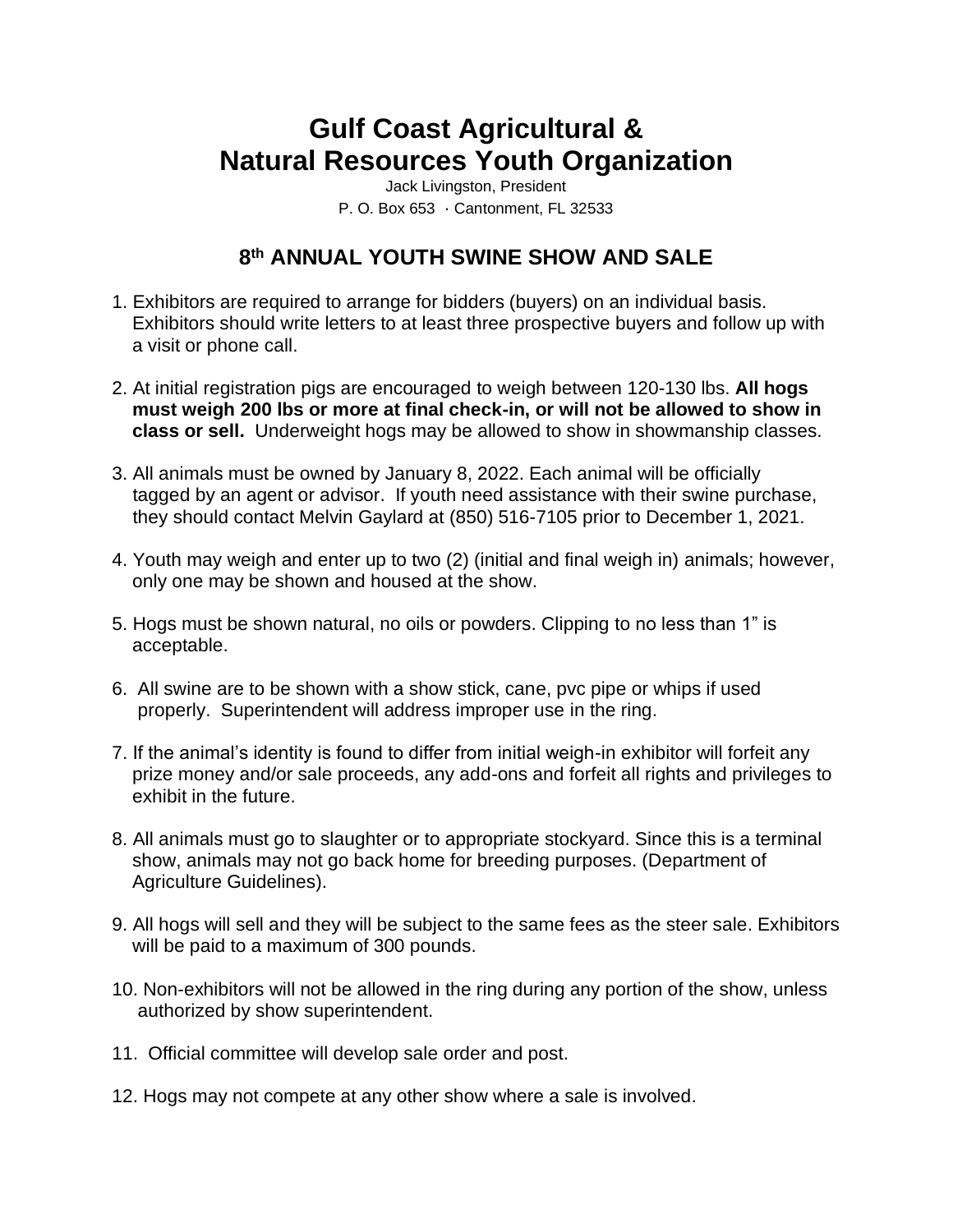- 13. Standardized record books will be available online. These record books are due to the show superintendent on March 25, 2022. A record of show, which will include photos and story, will be due by April 4, 2022 no later than 4:30 P.M. A forfeiture of one third of all premiums will be made if the appropriate record books are not submitted in a timely manner, or if any portion of the record book is incomplete.
- 14. Youth, if participating in showmanship, can only show an animal that was shown in class.
- 15. Weight Gain- Premiums will be awarded for weight gain.
- 16. "Swine of the Year" award will be given to the one who has been awarded the most points based on the following activities: Showmanship, Record Book, Class Placing and Workshop. The highest total points will be recognized. The record book will be the tie breaker.

## **PIG OF THE YEAR POINTS SYSTEM**

- 1. **ALL Workshop Attendance Required (Absence = DQ)**
- 2. Class Placing

 Third Place – 10 points Second Place – 15 points First Place – 20 points

3. Showmanship (Jr., Int., Sr.)

 Third Place -10 points Second Place -15 points First Place -20 points

4. Record Book (Jr., Int., Sr.)

 Third Place – 10 points Second Place – 15 points First Place – 20 points

4. Weight Gain

 Third Place – 10 points Second Place – 15 points First Place – 20 points